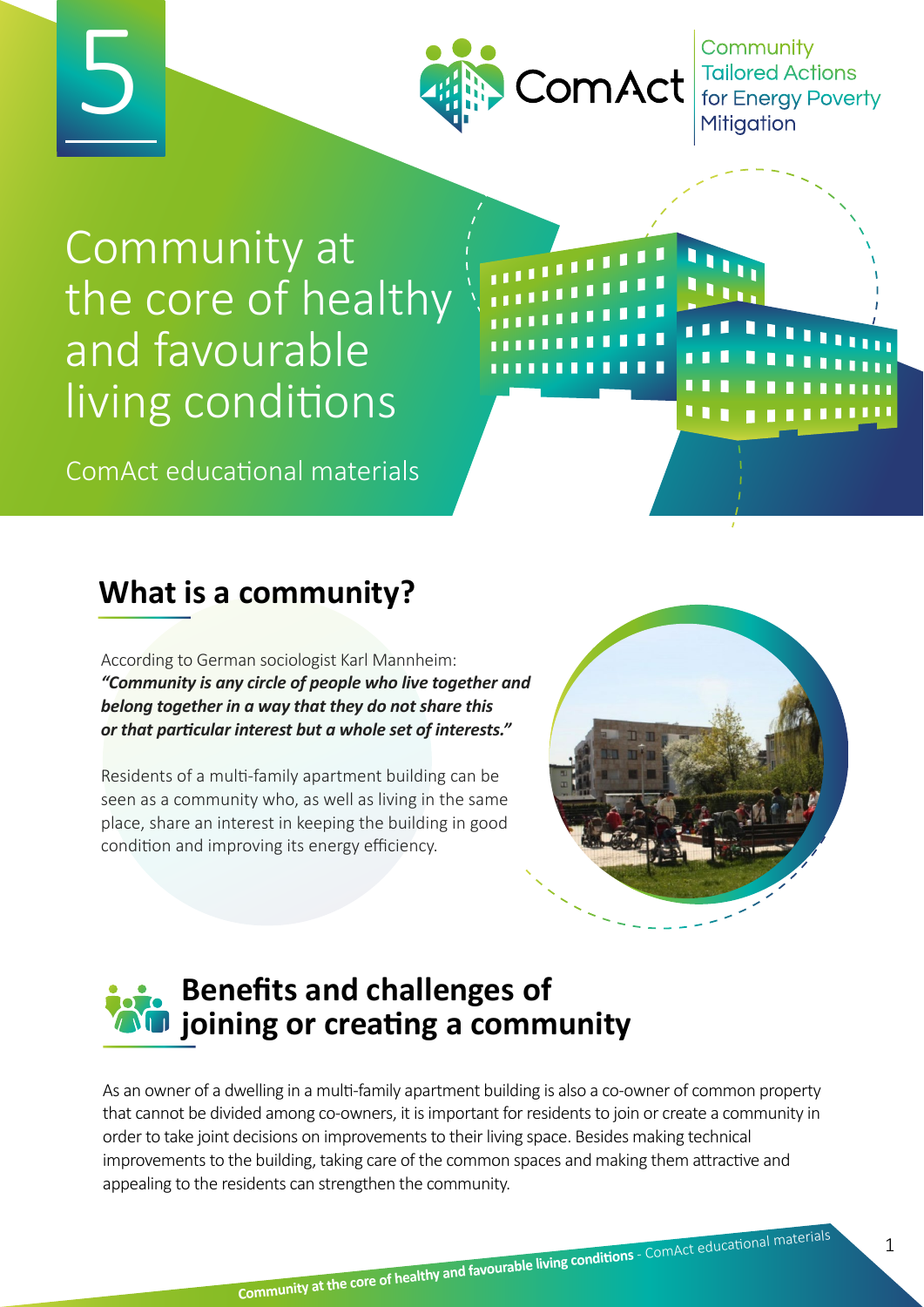In most cases, the community members in multi-family apartment buildings are diverse and heterogeneous. Their interests and financial possibilities are very different. Only a small proportion of owners in unrenovated buildings are wealthy, however, and predominantly residents belong to low-income groups or may even be dependent on social help. This creates a challenge for renovation as owners may not be able to raise the funds required.

Such a broad social mix can make it difficult for residents to reach an agreement to make energy efficiency improvements. However, renovation is also an opportunity to improve social cohesion and to seek and find viable compromises.



A homeowners' association (HOA) is an organised community of homeowners living in a multi-family apartment building.

Besides the formal aspects of this form of self-organisation, there are numerous sociological features that characterise this kind of community. One of the most important is that membership is based on the ownership of an apartment in a particular building. This means that members have no opportunity to choose the other members of this community and consequently cannot influence those with whom they share a common property and the related responsibilities.

Another issue is the specific understanding of common property. Property rights comprise the rights of possession, use and disposal. However, owners do not only have rights, but also responsibilities regarding their common property and its condition. They are obliged to ensure the proper maintenance, operation and technical re-equipment of the building's common property, including renovation. This aspect is often problematic as there may be a lack of understanding of the responsibilities, meaning the related tasks are not carried out. In particular, this is the case when additional payments for the maintenance of the common property are required.

Nevertheless, especially for implementation of joint initiatives it is very helpful to create an HOA. Renovation works are expensive and will not be covered by the maintenance reserves saved by homeowners. A legally established HOA is able to request a loan or financial support from a state programme. Loans should be coupled with socially targeted subsidies to increase the financial resources of the owners. Tackling the problems of the poorest can be an efficient tool to accelerate renovation.

Creating an HOA allows each owner to influence the quality and the level of payments for housing and communal services. The owners can independently decide on the efficient use of energy in their building, e.g. use of energy-saving light bulbs in common areas, installation of better quality water heaters and water and heat meters. The HOA can also control the quality of the housing and communal services provided and assert the right to receive quality services.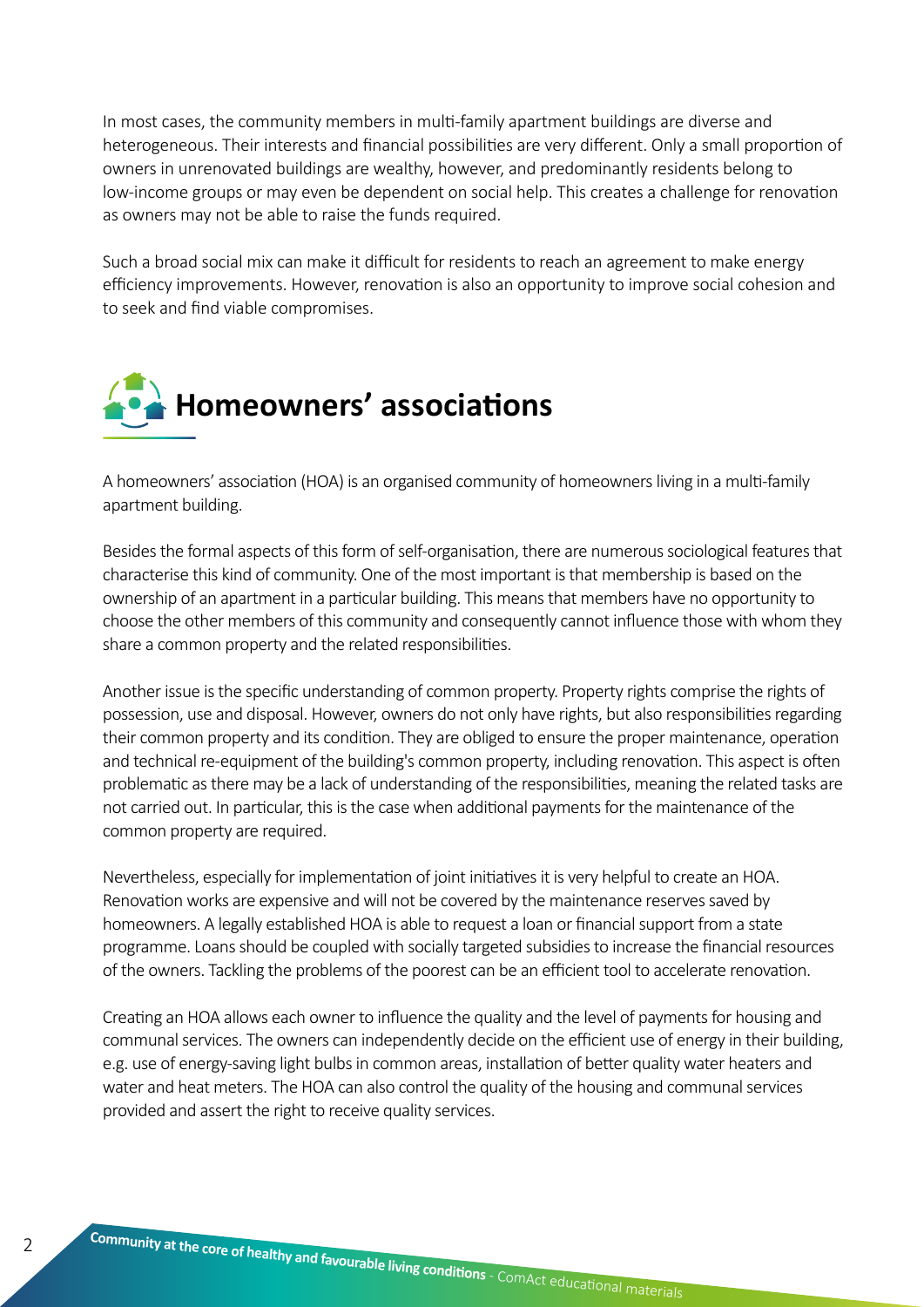

The rules for joint property are usually regulated by national law, but the general assembly of homeowners have the right to set their own internal rules on how the joint property is administrated.

All decisions on the building management, maintenance and capital repairs, cleaning and improving the adjoining land are adopted by the general assembly of owners in a collegial manner.

The **common property** of an apartment building (usually) includes:

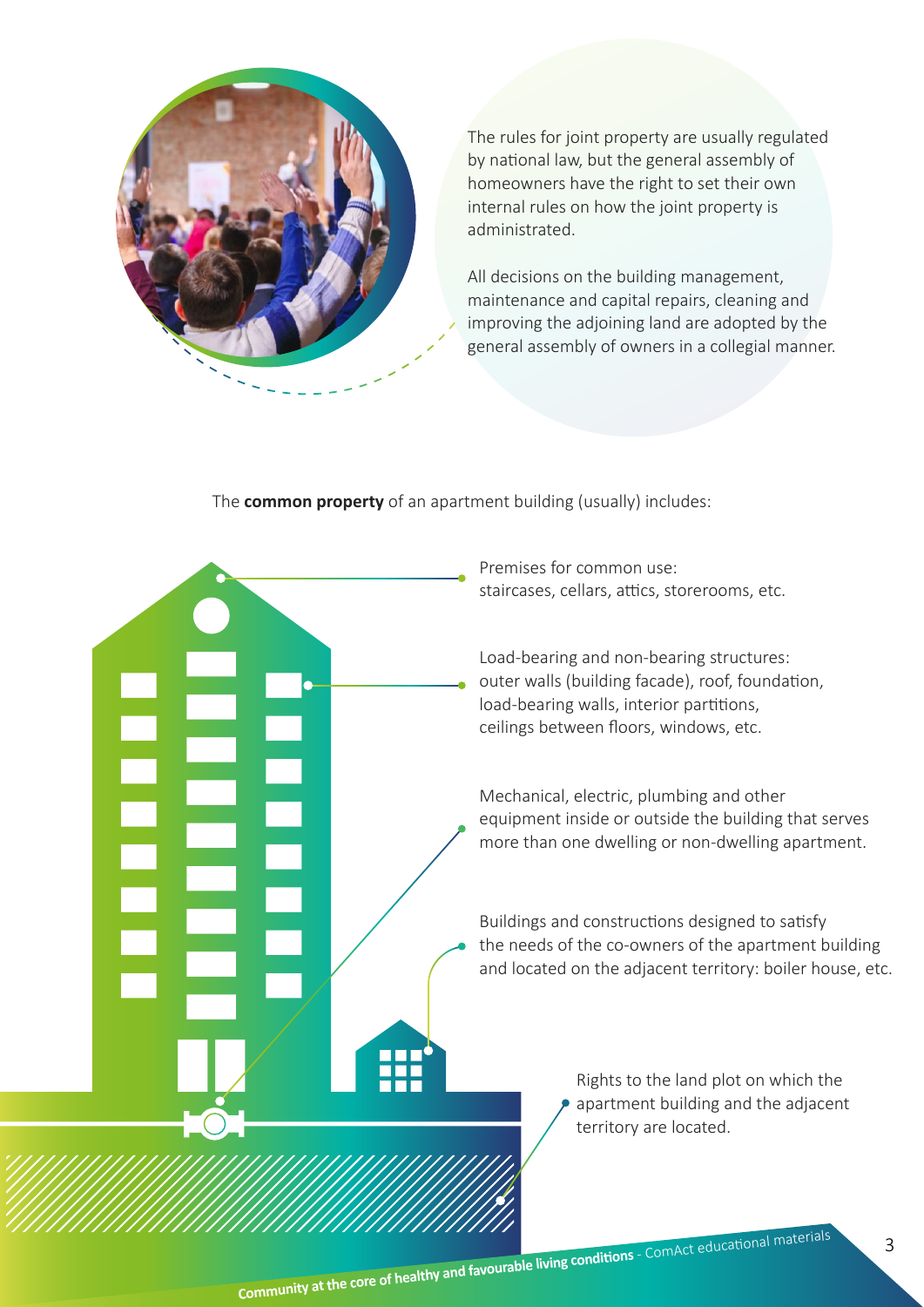

As renovation relates to the common property of the building, it is the co-owners and not just the tenants who take decisions.

The renovation of a building can be initiated by individual owners or by a group of owners and discussed at the next general assembly. For the initiation and implementation of a renovation project it is advisable to create an initiative working group to actively assist the chairperson of the HOA or housing manager in all stages of the project.

The **initiative working group** consists of certain co-owners of the apartment building (at least three) who voluntarily take and assume certain responsibilities.

Usually, the initiative group educates and raises awareness among the other co-owners and residents on the issues relevant to the multi-family apartment building. The initiative group studies the problems arising and organises joint events.

Before starting renovation works the initiative group should analyse the composition of the residents and, if necessary, organise help for elderly or sick people who cannot prepare their own flat for certain repairs such as replacing radiators or windows (e.g. by cleaning window sills, or moving and covering furniture).



For renovations, the initiative group should be made up of specialists from different fields: e.g. business, real estate and technical/engineering matters. The optimal composition would include an accountant, an engineer, a business representative or a specialist in real estate.

This initiative working group can be assisted by an energy advisor, building administrator or similar expert in the field.

Constructive cooperation within the initiative group © IWO e.V.

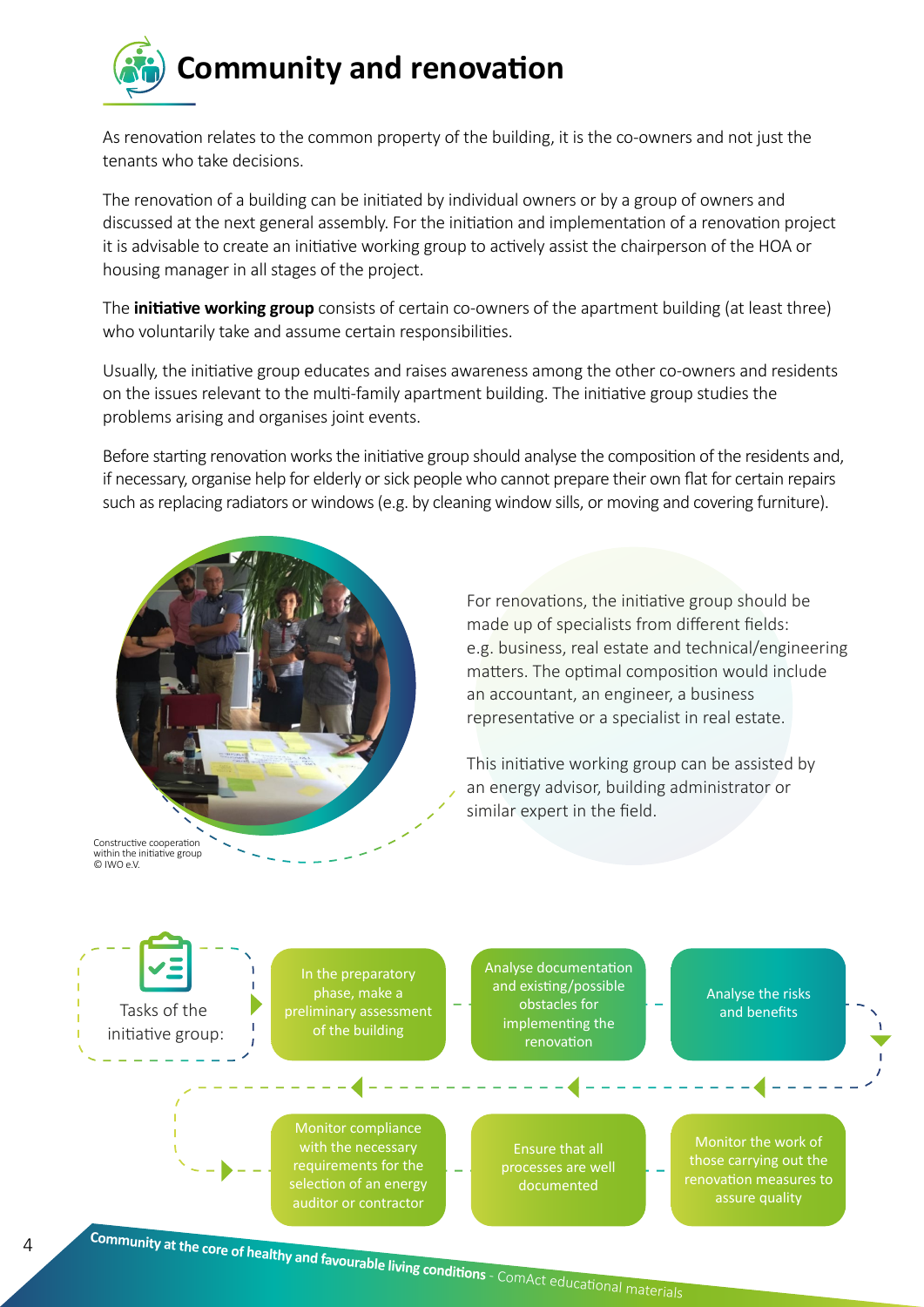Another major task is motivating and communicating with other residents. The more owners there are in the community, the greater the variation in financial positions and willingness to invest.